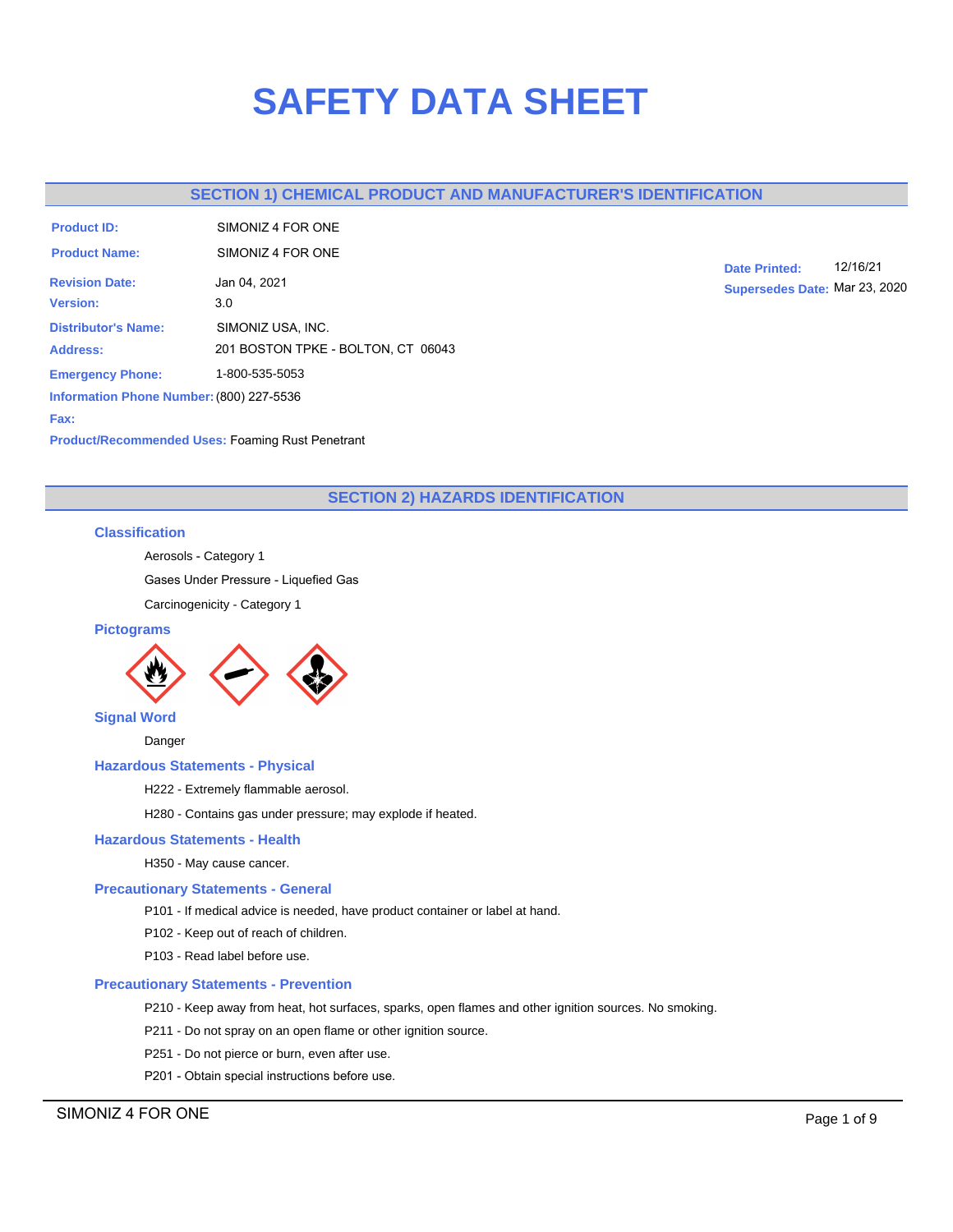P202 - Do not handle until all safety precautions have been read and understood.

P280 - Wear protective gloves, protective clothing, eye protection and face protection.

#### **Precautionary Statements - Response**

P308 + P313 - IF exposed or concerned: Get medical attention.

## **Precautionary Statements - Storage**

P410 + P412 - Protect from sunlight. Do not expose to temperatures exceeding 50°C / 122°F.

P403 + P405 - Store in a well-ventilated place. Store locked up.

## **Precautionary Statements - Disposal**

P501 - Dispose of contents and container in accordance with local, regional, national and international regulations.

# **SECTION 3) COMPOSITION, INFORMATION ON INGREDIENTS**

| <b>CAS</b>   | <b>Chemical Name</b>                                                        | <b>% By Weight</b> |
|--------------|-----------------------------------------------------------------------------|--------------------|
| 0068476-86-8 | Petroleum gases, liquefied, sweetened                                       | 14% - 23%          |
| 0064742-52-5 | MINERAL OIL, PETROLEUM DISTILLATES,<br>HYDROTREATED (MILD) HEAVY NAPHTHENIC | 8% - 18%           |
| 0064742-96-7 | HEAVY ALIPHATIC NAPHTHA                                                     | $3\% - 7\%$        |
| 0000079-20-9 | METHYL ACETATE                                                              | $2\% - 4\%$        |
| 0008009-03-8 | PETROLATUM                                                                  | $1.1\% - 2\%$      |

Specific chemical identity and/or exact percentage (concentration) of the composition has been withheld to protect confidentiality.

**SECTION 4) FIRST-AID MEASURES**

#### **Inhalation**

Remove source of exposure or move person to fresh air and keep comfortable for breathing.

If exposed/If you feel unwell/If concerned: Call a POISON CENTER or doctor.

Eliminate all ignition sources if safe to do so.

#### **Eye Contact**

Remove source of exposure or move person to fresh air. Rinse eyes cautiously with lukewarm, gently flowing water for several minutes, while holding the eyelids open. Remove contact lenses, if present and easy to do. Continue rinsing for a duration of 15-20 minutes. Take care not to rinse contaminated water into the unaffected eye or onto the face. If eye irritation persists: Get medical advice/attention.

#### **Skin Contact**

Take off contaminated clothing, shoes and leather goods (e.g. watchbands, belts). Wash with plenty of lukewarm, gently flowing water for a duration of 15-20 minutes. If skin irritation occurs: Get medical advice/attention. Wash contaminated clothing before reuse.

IF exposed or concerned: Get medical advice/attention.

#### **Ingestion**

Immediately call a POISON CENTER or doctor. Do NOT induce vomiting. If vomiting occurs naturally, lie on your side, in the recovery position.

## **Most Important Symptoms/Effects, Acute and Delayed**

No data available.

## **Indication of Immediate Medical Attention and Special Treatment Needed**

No data available.

**SECTION 5) FIRE-FIGHTING MEASURES**

#### **Suitable Extinguishing Media**

Dry chemical, foam, carbon dioxide. Water spray may be useful in minimizing or dispersing vapors and to protect personnel. Carbon dioxide can displace oxygen. Use caution when applying carbon dioxide in confined spaces. Simultaneous use of foam and water on the same surface is to be avoided as water destroys the foam. Sand or earth may be used for small fires only. Do not direct a solid stream of water or foam into hot, burning pools. This may result in frothing and increased fire intensity.

#### **Unsuitable Extinguishing Media**

No data available.

SIMONIZ 4 FOR ONE Page 2 of 9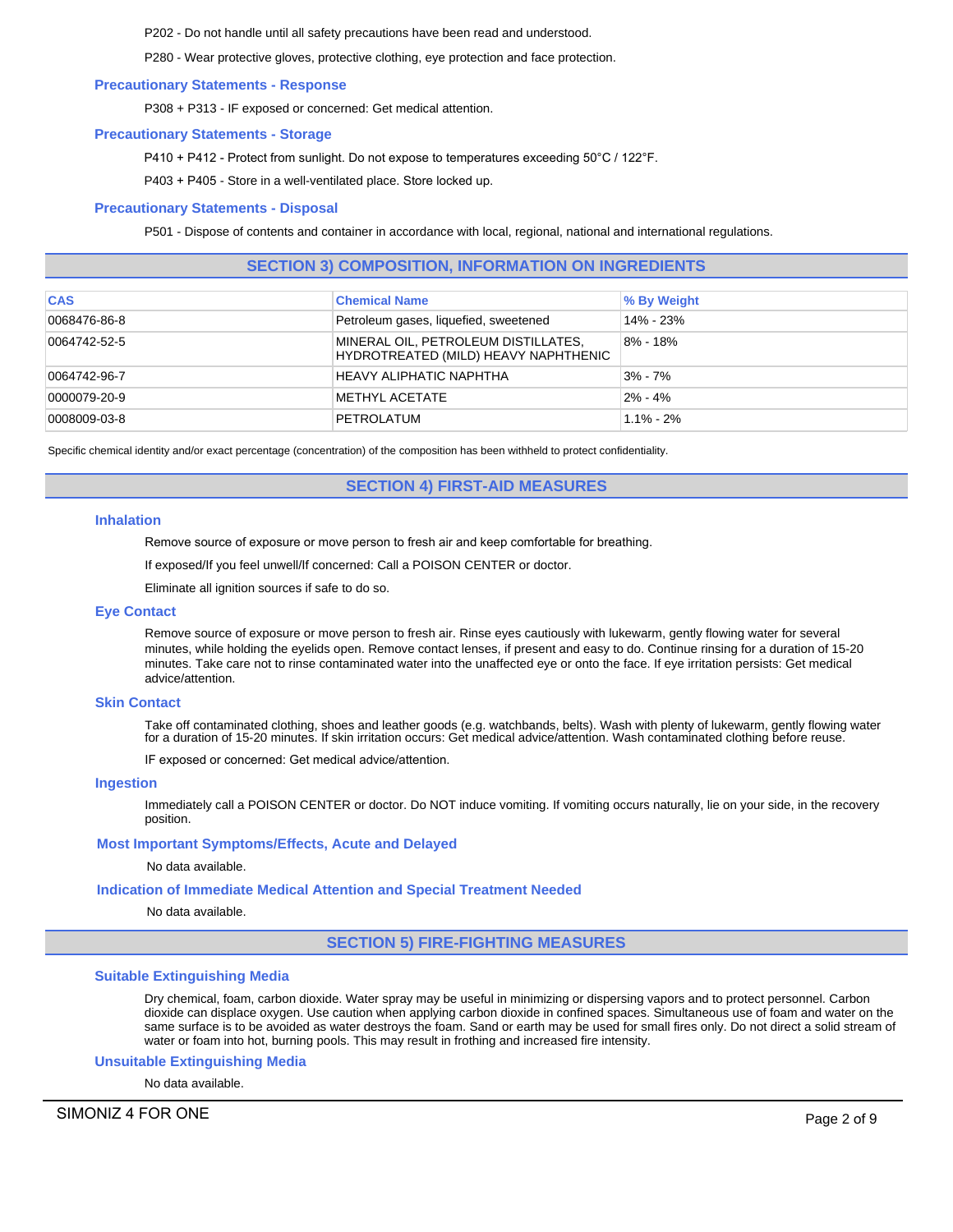#### **Specific Hazards in Case of Fire**

Contents under pressure. Keep away from ignition sources and open flames. Exposure of containers to extreme heat and flames can cause them to rupture often with violent force. Product is highly flammable and forms explosive mixtures with air, oxygen, and all oxidizing agents. Vapors are heavier than air and may travel along surfaces to remote ignition sources and flash back.

During a fire, irritating and highly toxic gases may be generated during combustion or decomposition. High temperatures can cause sealed containers to rupture due to a build up of internal pressures. Cool with water.

Empty Containers retain product residue which may exhibit hazards of material; therefore do not pressurize, cut, glaze, weld or use for any other purposes.

Container could potentially burst or be punctured upon mechanical impact, releasing flammable vapors.

#### **Fire-Fighting Procedures**

Isolate immediate hazard area and keep unauthorized personnel out. Stop spill/release if it can be done safely. Move undamaged containers from immediate hazard area if it can be done safely. Water spray may be useful in minimizing or dispersing vapors and to protect personnel. Water may be ineffective but can be used to cool containers exposed to heat or flame. Caution should be exercised when using water or foam as frothing may occur, especially if sprayed into containers of hot, burning liquid.

Dispose of fire debris and contaminated extinguishing water in accordance with official regulations.

#### **Special Protective Actions**

Wear protective pressure self-contained breathing apparatus (SCBA) and full turnout gear.

#### **SECTION 6) ACCIDENTAL RELEASE MEASURES**

#### **Emergency Procedure**

ELIMINATE all ignition sources (no smoking, flares, sparks or flames in immediate area).

Do not touch or walk through spilled material.

Isolate hazard area and keep unnecessary people away. Remove all possible sources of ignition in the surrounding area. Notify authorities if any exposure to the general public or the environment occurs or is likely to occur.

If spilled material is cleaned up using a regulated solvent, the resulting waste mixture may be regulated.

#### **Recommended Equipment**

Wear liquid tight chemical protective clothing in combination with positive pressure self-contained breathing apparatus (SCBA).

#### **Personal Precautions**

Avoid breathing vapor. Avoid contact with skin, eye or clothing. Do not touch damaged containers or spilled materials unless wearing appropriate protective clothing.

#### **Environmental Precautions**

Stop spill/release if it can be done safely. Prevent spilled material from entering sewers, storm drains, other unauthorized drainage systems and natural waterways by using sand, earth, or other appropriate barriers.

#### **Methods and Materials for Containment and Cleaning up**

Absorb liquids in vermiculite, dry sand, earth, or similar inert material and deposit in sealed containers for disposal.

## **SECTION 7) HANDLING AND STORAGE**

#### **General**

Wash hands after use. Do not get in eyes, on skin or on clothing. Do not breathe vapors or mists. Use good personal hygiene practices. Eating, drinking and smoking in work areas is prohibited. Remove contaminated clothing and protective equipment before entering eating areas.

Eyewash stations and showers should be available in areas where this material is used and stored.

#### **Ventilation Requirements**

Use only with adequate ventilation to control air contaminants to their exposure limits. The use of local ventilation is recommended to control emissions near the source.

#### **Storage Room Requirements**

Do not cut, drill, grind, weld, or perform similar operations on or near containers. Do not pressurize containers to empty them.

Store at temperatures below 120°F.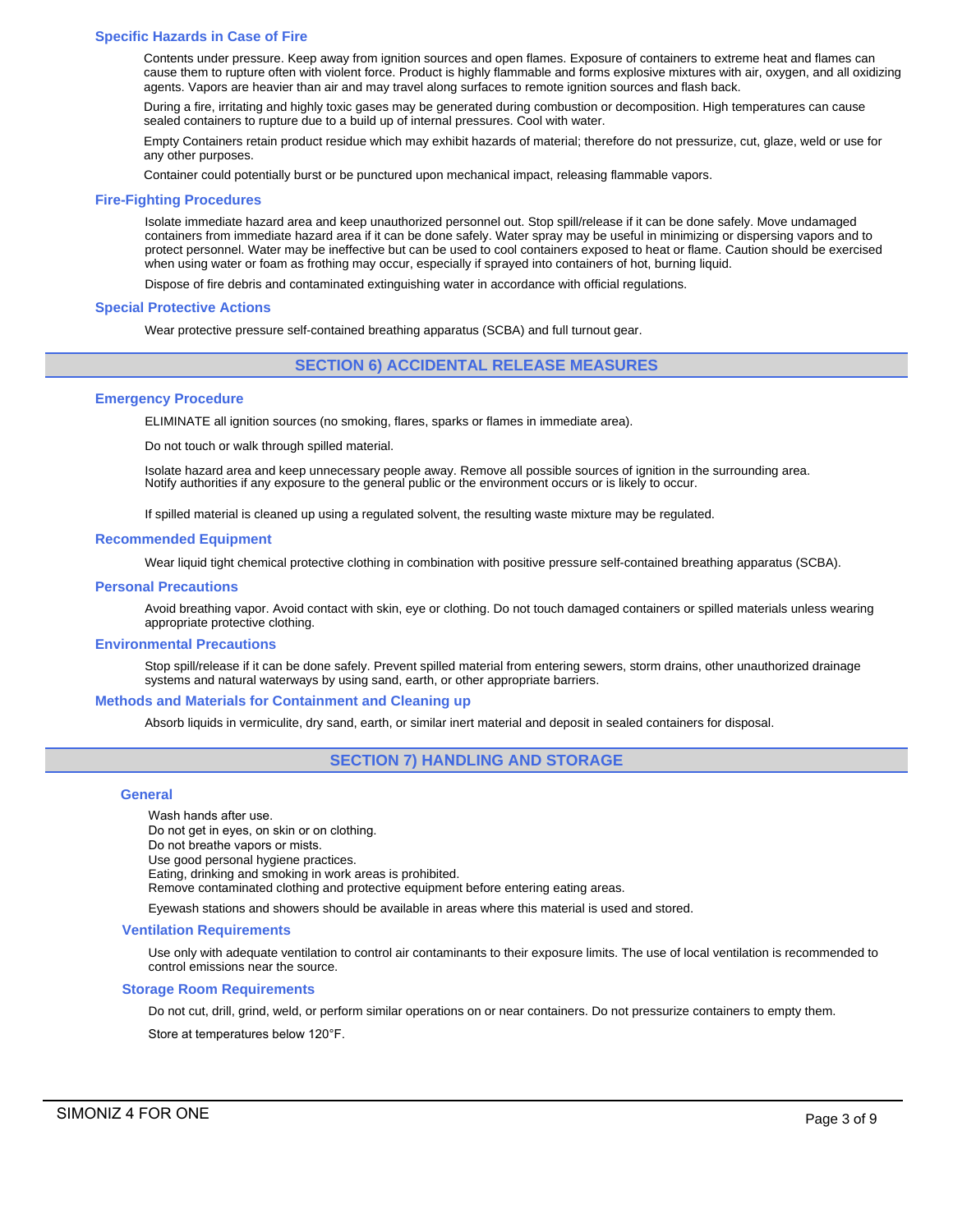## **Eye Protection**

Wear eye protection with side shields or goggles. Wear indirect-vent, impact and splash resistant goggles when working with liquids. If additional protection is needed for entire face, use in combination with a face shield.

#### **Skin Protection**

Use of gloves approved to relevant standards made from the following materials may provide suitable chemical protection: PVC, neoprene or nitrile rubber gloves. Suitability and durability of a glove is dependent on usage, e.g. frequency and duration of contact, chemical resistance of glove material, glove thickness, dexterity. Always seek advice from glove suppliers. Contaminated gloves should be replaced. Use of an apron and over- boots of chemically impervious materials such as neoprene or nitrile rubber is recommended to avoid skin sensitization. The type of protective equipment must be selected according to the concentration and amount of the dangerous substance at the specific workplace. Launder soiled clothes or properly disposed of contaminated material, which cannot be decontaminated.

## **Respiratory Protection**

If engineering controls do not maintain airborne concentrations to a level which is adequate to protect worker, a respiratory protection program that meets or is equivalent to OSHA 29 CFR 1910.134 and ANSI Z88.2 should be followed. Check with respiratory protective equipment suppliers. Where air-filtering respirators are suitable, select an appropriate combination of mask and filter.

## **Appropriate Engineering Controls**

Provide exhaust ventilation or other engineering controls to keep the airborne concentrations of vapors below their respective threshold limit value.

| <b>Chemical</b><br><b>Name</b>                                                                                          | <b>TWA</b><br><b>OSHA</b><br>(mg/m3) | <b>OSHA TWA</b><br>(ppm) | <b>OSHA STEL</b><br>(mg/m3) | <b>OSHA</b><br><b>Carcinogen</b> | <b>OSHA Skin</b><br>designation | <b>OSHA Tables</b><br>(Z1, Z2, Z3) | <b>ACGIH TWA</b><br>(mg/m3)                                   | <b>ACGIH TWA</b><br>(ppm) |
|-------------------------------------------------------------------------------------------------------------------------|--------------------------------------|--------------------------|-----------------------------|----------------------------------|---------------------------------|------------------------------------|---------------------------------------------------------------|---------------------------|
| <b>DIETHANOLA</b><br>MINE                                                                                               |                                      |                          |                             |                                  |                                 |                                    | $1$ (IFV)                                                     |                           |
| <b>HEAVY</b><br><b>ALIPHATIC</b><br><b>NAPHTHA</b>                                                                      | 2000                                 | 500                      |                             |                                  |                                 | $\mathbf{1}$                       | [(L)]; [5 (I)];                                               | (L)                       |
| <b>METHYL</b><br><b>ACETATE</b>                                                                                         | 610                                  | 200                      |                             |                                  |                                 | 1                                  |                                                               | 200                       |
| MINERAL OIL,<br>PETROLEUM<br>DISTILLATES,<br><b>HYDROTREAT</b><br>ED (MILD)<br><b>HEAVY</b><br><b>NAPHTHENIC</b>        | 2000                                 | 500                      |                             |                                  |                                 | 1                                  | [(L)[N159](L)<br>[N800]]; [5 (l)<br>[N159]5 (I)<br>[N800]];   | (L)[N159](L)<br>[N800]    |
| MINERAL OIL,<br>PETROLEUM<br><b>DISTILLATES,</b><br><b>HYDROTREAT</b><br>ED (MILD)<br><b>LIGHT</b><br><b>PARAFFINIC</b> | 2000                                 | 500                      |                             |                                  |                                 | 1                                  | [(L)[N159](L)<br>[N800]]; [5 (l)<br>$[N159]5$ (l)<br>[N800]]; | (L)[N159](L)<br>[N800]    |
| MINERAL OIL,<br>PETROLEUM<br>DISTILLATES,<br>SOLVENT-<br><b>DEWAXED</b><br><b>HEAVY</b><br><b>PARAFFINIC</b>            | 2000                                 | 500                      |                             |                                  |                                 | $\mathbf{1}$                       | [(L)]; [5 (I)];                                               | (L)                       |
| MINERAL OIL,<br>PETROLEUM<br><b>DISTILLATES,</b><br>SOLVENT-<br><b>REFINED</b><br>(MILD) LIGHT<br>PARAFFINIC 1          | 2000                                 | 500                      |                             |                                  |                                 | $\mathbf{1}$                       |                                                               |                           |
| <b>MOLYBDENUM</b><br>(IV) SULFIDE                                                                                       | 5                                    |                          |                             |                                  |                                 | $\mathbf{1}$                       | [0.5 (R)]; [10 (l),<br>$3(R)$ ;                               |                           |
| Petroleum<br>gases,<br>liquefied.<br>sweetened                                                                          | 2000                                 | 500                      |                             |                                  |                                 | $\mathbf{1}$                       |                                                               |                           |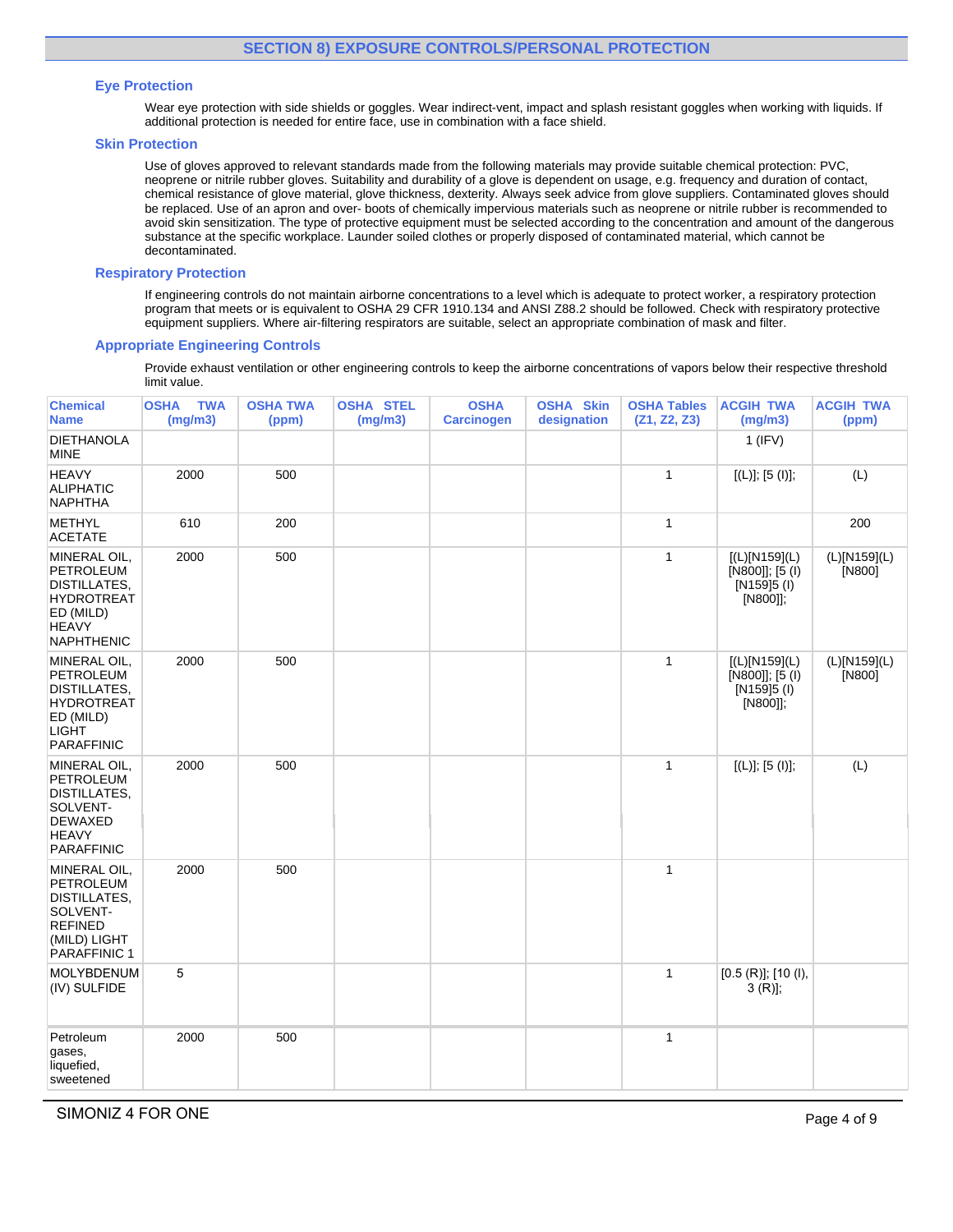| <b>Chemical</b><br><b>Name</b>                                                                                                 | NIOSH STEL ACGIH STEL<br>(ppm) | (mg/m3) | <b>ACGIH STEL</b><br>(ppm) | <b>ACGIH</b><br><b>Carcinogen</b>                   | <b>ACGIH</b><br><b>TLV Basis</b>                                                                         | <b>ACGIH</b><br><b>Notations</b>                    | NIOSH TWA<br>(mg/m3) | NIOSH TWA<br>(ppm) |
|--------------------------------------------------------------------------------------------------------------------------------|--------------------------------|---------|----------------------------|-----------------------------------------------------|----------------------------------------------------------------------------------------------------------|-----------------------------------------------------|----------------------|--------------------|
| Diethanolamine                                                                                                                 |                                |         |                            | A <sub>3</sub>                                      | Liver & kidney<br>dam                                                                                    | Skin; A3                                            | 15                   | 3                  |
| <b>HEAVY</b><br><b>ALIPHATIC</b><br><b>NAPHTHA</b>                                                                             |                                |         |                            | [A2]; [A4];                                         | URT irr                                                                                                  | [A2]; [A4];                                         |                      |                    |
| <b>METHYL</b><br><b>ACETATE</b>                                                                                                | 250                            |         | 250                        |                                                     | Headache;<br>dizziness:<br>nausea; eye<br>dam<br>(degeneration<br>of ganglion<br>cells in the<br>retina) |                                                     | 610                  | 200                |
| MINERAL OIL,<br><b>PETROLEUM</b><br>DISTILLATES,<br><b>HYDROTREAT</b><br>ED (MILD)<br><b>HEAVY</b><br><b>NAPHTHENIC</b>        |                                |         |                            | [A2[N159]A2<br>[N800]]; [A4<br>[N159]A4<br>[N800]]; | URT irr<br>[N159]URT irr<br>[N800]                                                                       | [A2[N159]A2<br>[N800]]; [A4<br>[N159]A4<br>[N800]]; |                      |                    |
| MINERAL OIL,<br><b>PETROLEUM</b><br><b>DISTILLATES.</b><br><b>HYDROTREAT</b><br>ED (MILD)<br><b>LIGHT</b><br><b>PARAFFINIC</b> |                                |         |                            | [A2[N159]A2<br>[N800]]; [A4<br>[N159]A4<br>[N800]]; | URT irr<br>[N159]URT irr<br>[N800]                                                                       | [A2[N159]A2<br>[N800]]; [A4<br>[N159]A4<br>[N800]]; |                      |                    |
| MINERAL OIL,<br>PETROLEUM<br>DISTILLATES,<br>SOLVENT-<br><b>DEWAXED</b><br><b>HEAVY</b><br><b>PARAFFINIC</b>                   |                                |         |                            | [A2]; [A4];                                         | URT irr                                                                                                  | [A2]; [A4];                                         |                      |                    |
| MINERAL OIL,<br><b>PETROLEUM</b><br>DISTILLATES,<br>SOLVENT-<br><b>REFINED</b><br>(MILD) LIGHT<br><b>PARAFFINIC 1</b>          |                                |         |                            |                                                     |                                                                                                          |                                                     |                      |                    |
| <b>MOLYBDENUM</b><br>(IV) SULFIDE                                                                                              |                                |         |                            | A3                                                  | <b>LRT</b> irr                                                                                           | A <sub>3</sub>                                      |                      |                    |
| Petroleum gases,<br>liquefied,<br>sweetened                                                                                    |                                |         |                            |                                                     |                                                                                                          |                                                     |                      |                    |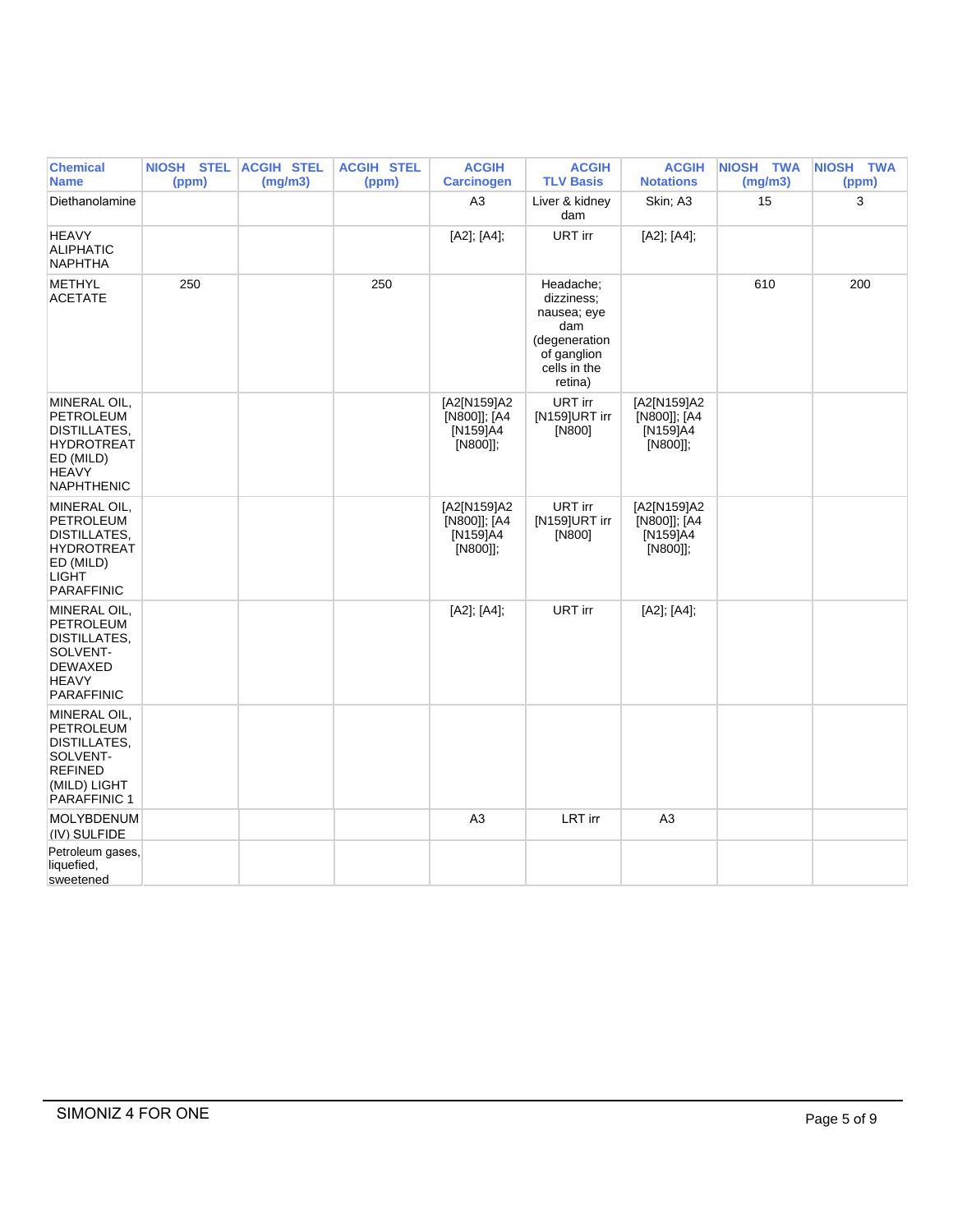| <b>Chemical</b><br><b>Name</b>                                                                                   | <b>NIOSH</b><br><b>STEL</b><br>(mg/m3) | OSHA<br><b>STEL</b><br>(ppm) | <b>NIOSH</b><br><b>Carcinogen</b> |
|------------------------------------------------------------------------------------------------------------------|----------------------------------------|------------------------------|-----------------------------------|
| Diethanolamine                                                                                                   |                                        |                              |                                   |
| <b>HEAVY</b><br><b>ALIPHATIC</b><br><b>NAPHTHA</b>                                                               |                                        |                              |                                   |
| <b>METHYL</b><br><b>ACETATE</b>                                                                                  | 760                                    |                              |                                   |
| MINERAL OIL,<br><b>PETROLEUM</b><br>DISTILLATES,<br>HYDROTREAT<br>ED (MILD)<br><b>HEAVY</b><br><b>NAPHTHENIC</b> |                                        |                              |                                   |
| MINERAL OIL,<br>PETROLEUM<br>DISTILLATES,<br><b>HYDROTREAT</b><br>ED (MILD)<br>LIGHT<br><b>PARAFFINIC</b>        |                                        |                              |                                   |
| MINERAL OIL,<br>PETROLEUM<br>DISTILLATES,<br>SOLVENT-<br><b>DEWAXED</b><br><b>HEAVY</b><br><b>PARAFFINIC</b>     |                                        |                              |                                   |
| MINERAL OIL,<br>PETROLEUM<br>DISTILLATES,<br>SOLVENT-<br><b>REFINED</b><br>(MILD) LIGHT<br>PARAFFINIC 1          |                                        |                              |                                   |
| <b>MOLYBDENUM</b><br>(IV) SULFIDE                                                                                |                                        |                              |                                   |
| Petroleum<br>gases,<br>liquefied,<br>sweetened                                                                   |                                        |                              |                                   |

(C) - Ceiling limit, (IFV) - Inhalable fraction and vapor, (L) - Exposure by all routes should be carefully controlled to levels as low as possible, A3 -Confirmed Animal Carcinogen with Unknown Relevance to Humans, dam - Damage, irr - Irritation, URT - Upper respiratory tract

# **SECTION 9) PHYSICAL AND CHEMICAL PROPERTIES**

# **Physical and Chemical Properties**

| Density<br>Density VOC<br>% VOC | $6.55$ lb/gal<br>1.32 lb/gal<br>20.1% |
|---------------------------------|---------------------------------------|
| Appearance                      | Black, thin liquid                    |
| Odor Threshold                  | N.A.                                  |
| <b>Odor Description</b>         | Petroleum                             |
| pH                              | N.A.                                  |
| <b>Water Solubility</b>         | N.A.                                  |
| Flammability                    | Flash point below 73°F/23°C           |
| Vapor Pressure                  | N.A.                                  |
| <b>Flash Point</b>              | N.A.                                  |
| Viscosity                       | N.A.                                  |
| Lower Explosion Level           | N.A.                                  |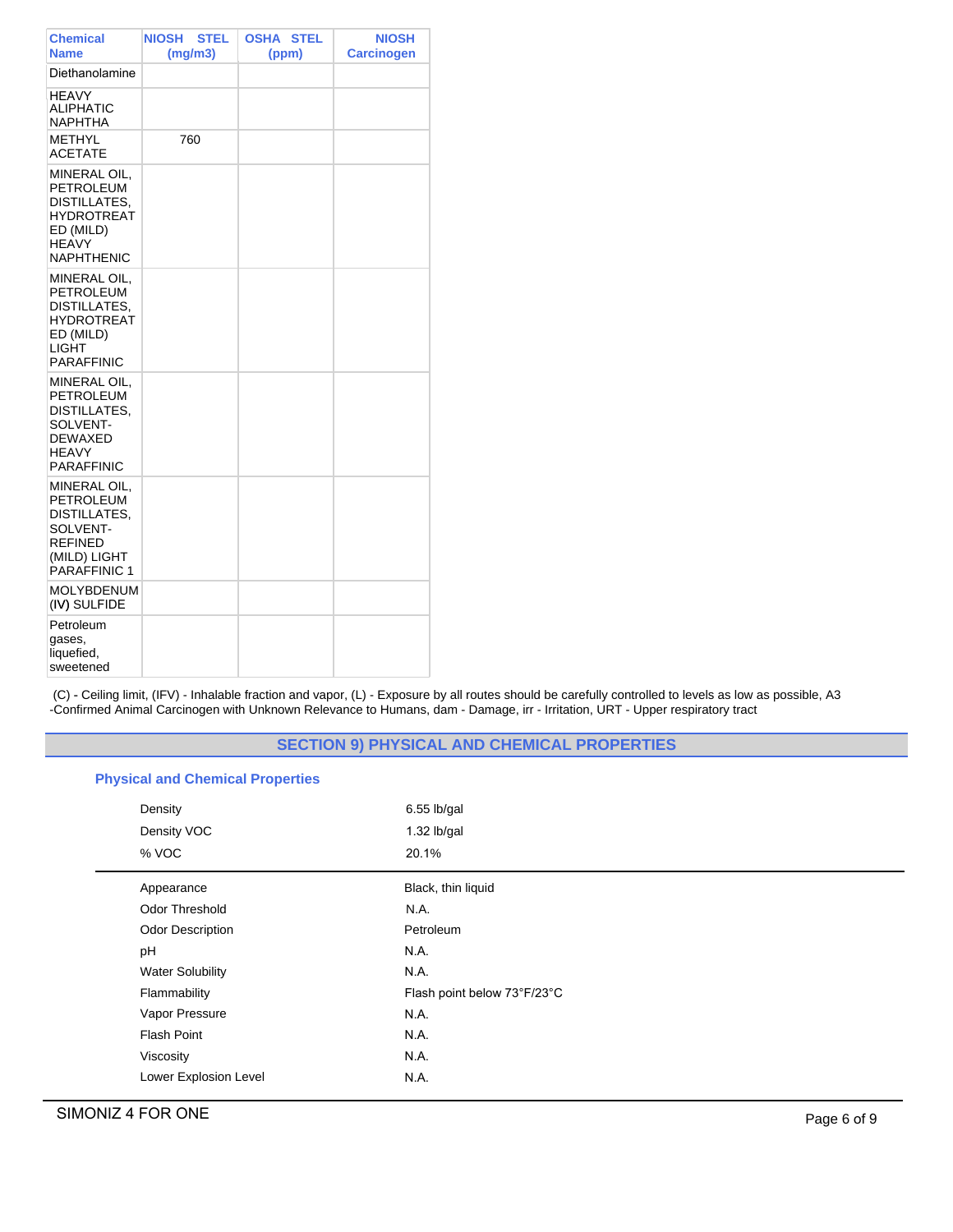| Upper Explosion Level     | N.A.              |
|---------------------------|-------------------|
| <b>Vapor Density</b>      | N.A.              |
| <b>Melting Point</b>      | N.A.              |
| <b>Freezing Point Low</b> | N.A.              |
| <b>Boiling Point</b>      | N.A.              |
| High Boiling Point        | N.A.              |
| Decomposition Pt          | N.A.              |
| Auto Ignition Temp        | N.A.              |
| <b>Evaporation Rate</b>   | Slower than ether |
|                           |                   |

# **SECTION 10) STABILITY AND REACTIVITY**

# **Stability**

The product is stable under normal storage conditions.

## **Conditions to Avoid**

Avoid heat, sparks, flame, high temperature and contact with incompatible materials. Dropping containers may cause bursting.

#### **Incompatible Materials**

Avoid strong oxidizers, reducers, acids, and alkalis.

**Hazardous Reactions/Polymerization**

None known.

**Hazardous Decomposition Products**

None.

# **SECTION 11) TOXICOLOGICAL INFORMATION**

## **Likely Route of Exposure**

Inhalation, ingestion, skin absorption.

# **Skin Corrosion/Irritation**

No data available.

**Serious Eye Damage/Irritation**

No data available.

# **Carcinogenicity**

May cause cancer.

# **Germ Cell Mutagenicity**

No data available.

# **Reproductive Toxicity**

No data available.

# **Respiratory/Skin Sensitization**

## No data available.

**Specific Target Organ Toxicity - Single Exposure**

# No data available.

# **Specific Target Organ Toxicity - Repeated Exposure**

No data available.

# **Aspiration Hazard**

No data available.

# **Acute Toxicity**

No data available.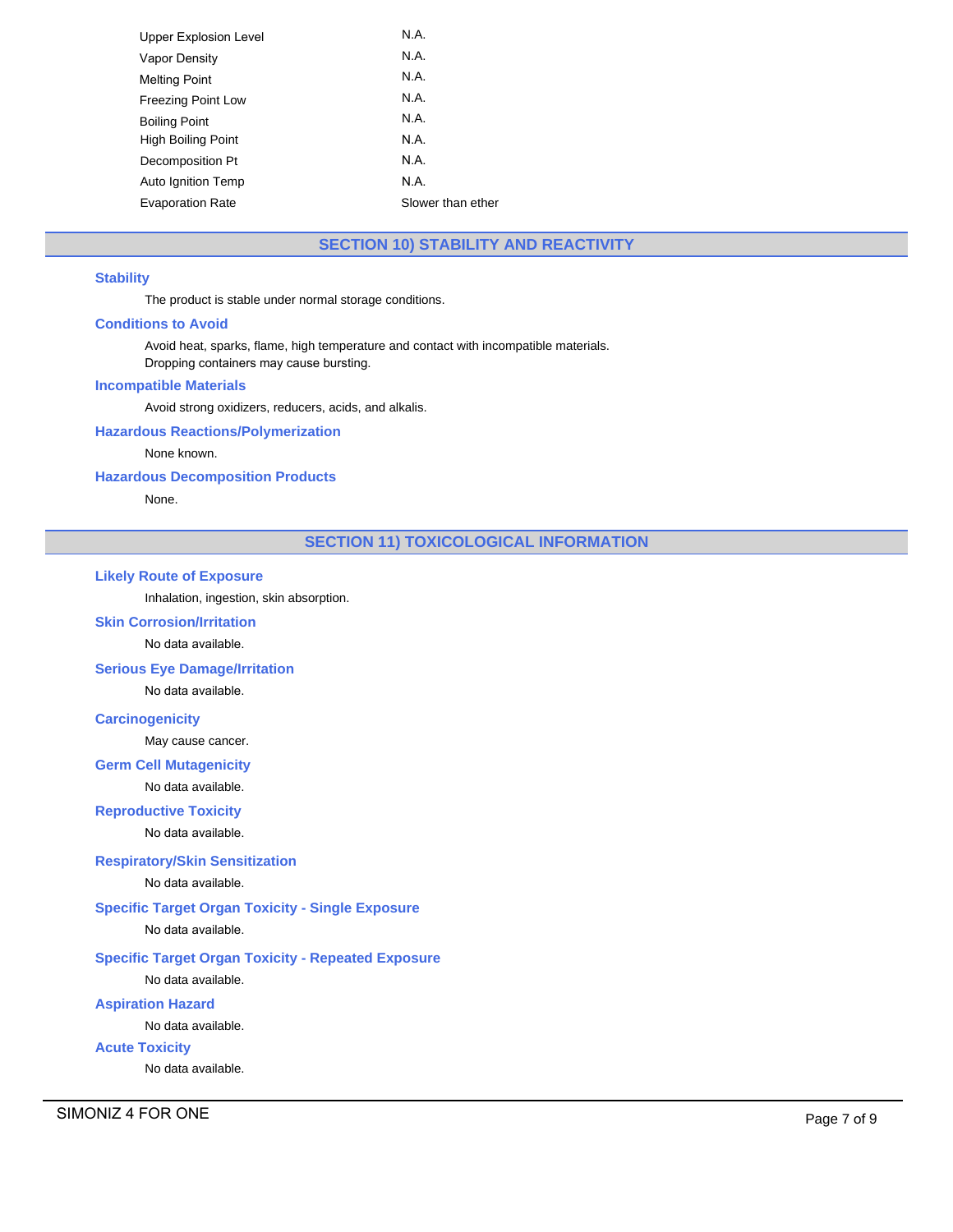#### 0064742-52-5 MINERAL OIL, PETROLEUM DISTILLATES, HYDROTREATED (MILD) HEAVY NAPHTHENIC

LD50 (Rodent - rat, Oral) : >5000 mg/kg, Toxic effects : Details of toxic effects not reported other than lethal dose value.

LD50 (Rodent - rabbit, Administration onto the skin) : >2000 mg/kg, Toxic effects : Details of toxic effects not reported other than lethal dose value. 0000079-20-9 METHYL ACETATE

LC50 (rat): 16000-32000 ppm (4-hour exposure) (9)

LD50 (oral, rat): greater than 5000 mg/kg (4) LD50 (oral, rabbit): 3700 mg/kg (cited as 50 millimols/kg) (10) LD50 (skin, rabbit): greater than 5000 mg/kg (4)

**SECTION 12) ECOLOGICAL INFORMATION**

#### **Toxicity**

No data available.

**Persistence and Degradability**

No data available.

#### **Bio-Accumulative Potential**

No data available.

#### **Mobility in Soil**

No data available.

#### **Other Adverse Effects**

No data available.

## **SECTION 13) DISPOSAL CONSIDERATIONS**

#### **Waste Disposal**

Under RCRA, it is the responsibility of the user of the product, to determine at the time of disposal whether the product meets RCRA criteria for hazardous waste. Waste management should be in full compliance with federal, state, and local laws.

Empty containers retain product residue which may exhibit hazards of material, therefore do not pressurize, cut, glaze, weld or use for any other purposes. Return drums to reclamation centers for proper cleaning and reuse.

# **SECTION 14) TRANSPORT INFORMATION**

|                                            | <b>IATA Information</b> | <b>IMDG Information</b> | <b>U.S. DOT</b><br><b>Information</b> |
|--------------------------------------------|-------------------------|-------------------------|---------------------------------------|
| <b>UN</b> number:                          | UN1950                  | UN1950                  | UN1950                                |
| <b>Proper shipping</b><br>name:            | Aerosols, flammable     | Aerosols                | Aerosols                              |
| <b>Hazard class:</b>                       | 21                      | 2.1                     | 2.1                                   |
| <b>Packaging group:</b>                    | <b>NA</b>               | <b>NA</b>               | <b>NA</b>                             |
| <b>Hazardous</b><br>substance (RQ):        |                         |                         | No Data Available                     |
| <b>Marine Pollutant:</b>                   |                         | No Data Available       | No Data Available                     |
| <b>Note / Special</b><br><b>Provision:</b> | (LTD QTY)               | (LTD QTY)               | (LTD QTY)                             |
| <b>Toxic-Inhalation</b><br>Hazard:         |                         |                         | No Data Available                     |